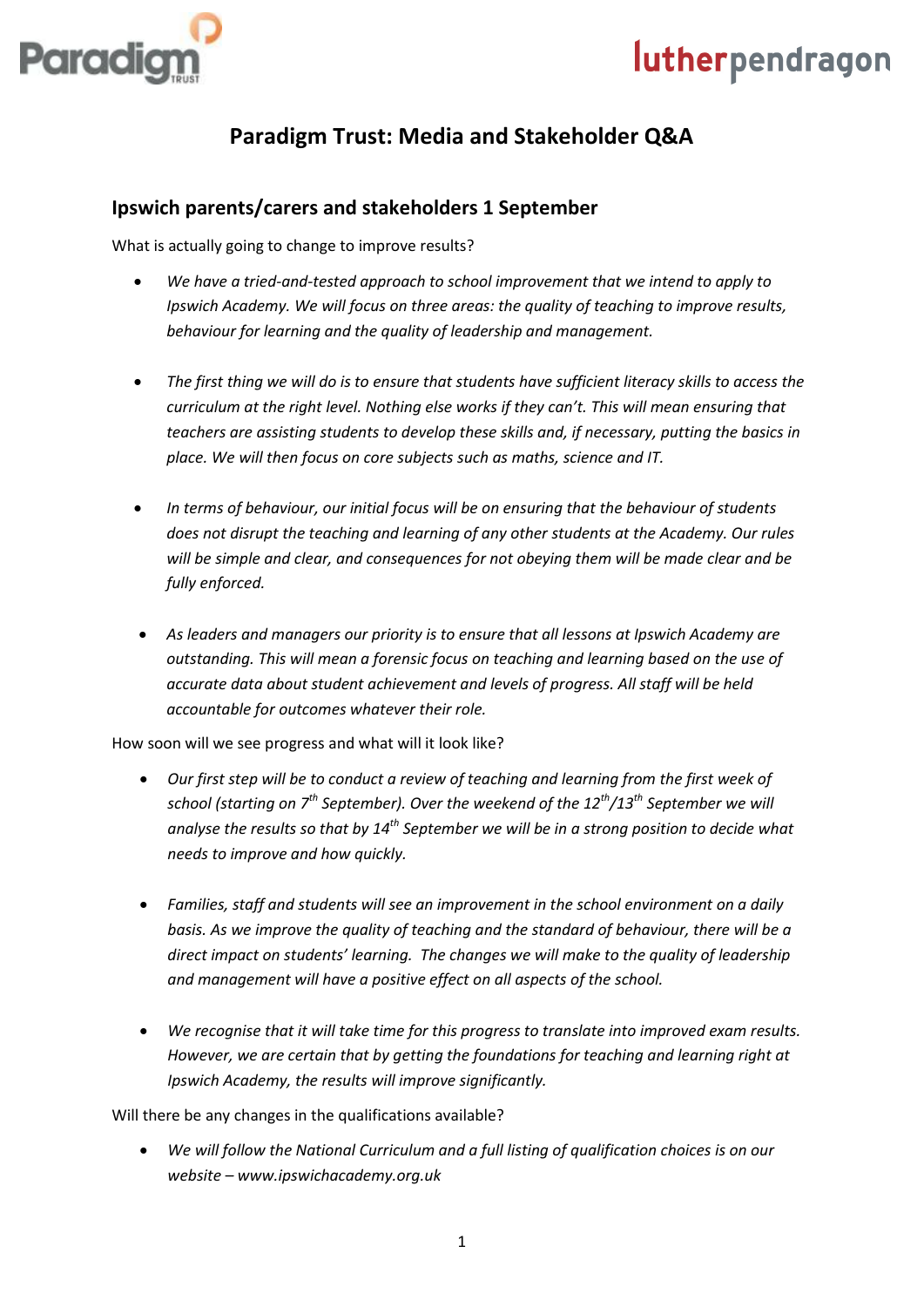

Are you closing the sixth form?

 $\bullet$  No

What, if anything, are you changing in terms of uniform / rules around appearance?

- *We will keep the uniform and rules around appearance as they currently stand, but they will be more rigorously enforced.*
- *Students are expected to wear the Ipswich Academy blazer and plain black loose leg trousers (no leggings or tight trousers). They must wear a plain white shirt with a school tie or the Academy black polo shirt. Students must wear plain black footwear. Only one set of stud earrings and a watch can be worn for school. No other items of clothing such as hoodies, or accessories such as necklaces, bracelets (including loom bands) or any other piercings (facial or otherwise) should be worn for school.*
- **•** The school logo is used only by schools in the Kunskapsskolan group LST has said this can *be phased out over time. Students are welcome to continue wearing their existing uniform, which features the current school logo, until they need to be replaced. A replacement logo will soon be offered to families and this can be added to existing uniform.*

Are there any changes to the timetable?

 *From September, all students will be required to be in school on Friday afternoons to complete a full lesson after their lunch as they do on every other weekday. This replaces the early finish on a Friday previously scheduled for the students.* 

How will you keep us up to date on further changes?

- *We will aim to communicate regularly to parents and carers on the improvements we are putting in place at Ipswich Academy.*
- *In the first term of this year we will communicate with you via post while we ensure that our contact database is fully up to date.*
- *We ask that during this period you provide us with your preferred email address so that from the start of the following term we will be able to email you directly. If you would prefer that we continue to communicate with you by post then please let us know during the first term.*
- *A new website for Ipswich Academy was launched on 1 September -* www. ipswichacademy.org.uk, *initially it will contain some basic information but it will be updated regularly and will have more information in the coming months, including the information that is emailed and posted out.*

Are staff going to be re-trained?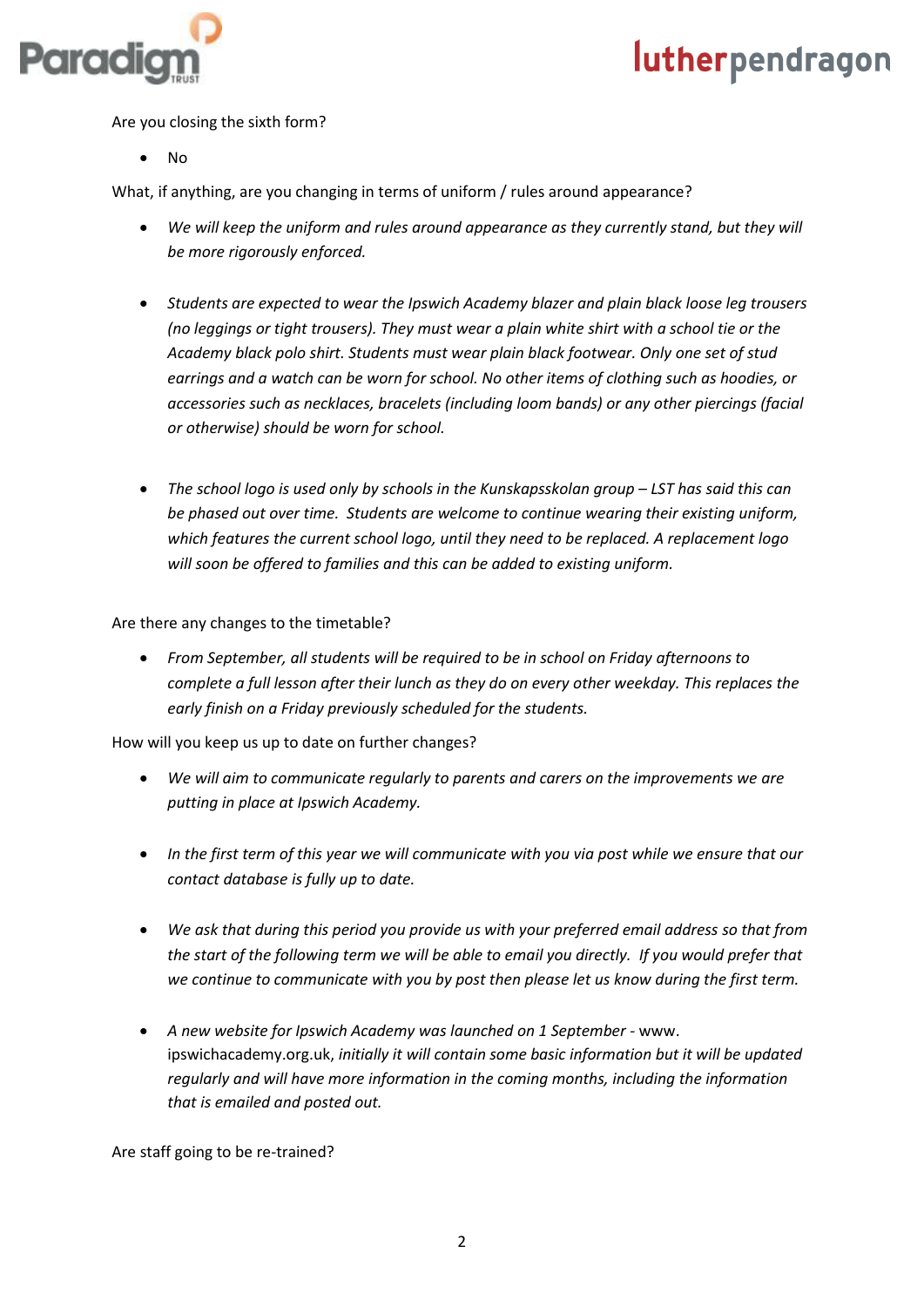

- *Our first step will be to conduct a review of teaching and learning from the first week of school (starting on 7th September). Over the weekend of the 12th/13th September we will analyse the results so that by 14th September we will be in a strong position to decide what needs to improve and how quickly.*
- *Staff will receive specific training in areas where gaps are identified in their practice. There will be a particular focus on their ability to ensure that students have sufficient literacy skills to access the curriculum at the right level.*
- *All staff will also be trained on the expectation we have for the behaviour of students.*

A number of the staff have left, have you replaced them?

*Yes, we have all of the staff we require to run the school and deliver the national curriculum with the revised timetable.*

Are you expecting any more departures?

 *As with any large school, a level of staff turnover is always to be expected. We have no concerns in this area.* 

How will you manage behaviour in the classroom?

- *We will seek to instil a positive, open attitude in every student so they are receptive to learning when they are at school. We recognise that this will take time, and strict disciplinary processes will be introduced to ensure that no child's education is affected by the disruptive behaviour of another.*
- *All staff will be well trained on the standards of behaviour we expect throughout all aspects of the school life.*
- *Any student who is behaving in a disruptive manner will be removed from the classroom by a senior team member and their work in a separate room will be closely monitored.*
- *If additional disciplinary measures are necessary, these will be managed by the senior management team and may include Saturday morning detentions and fixed term exclusions. There is also no requirement for notification before imposing a detention.*
- *Instead of texting parents/carers the day before a detention, notification will be made via a member of staff writing a note in the student's planner. It is therefore vital that parent/carers look at their child's planner regularly so they can see what homework is due and, in some cases, when detentions are issued. If, when being issued with a detention, a student does not have their planner with them or refuses to hand it over, then the detention*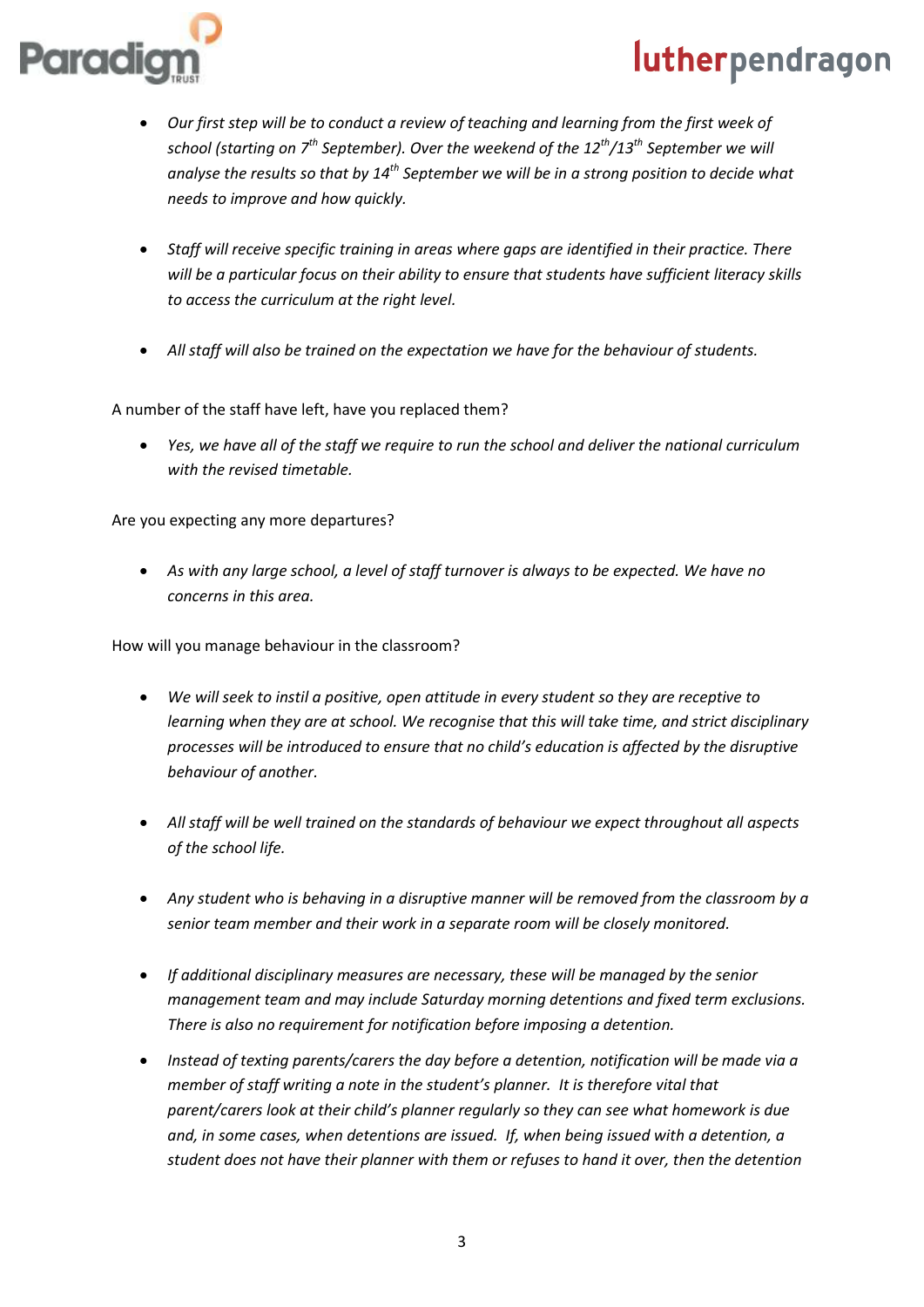

*will still stand as the school have made every attempt to inform parents/carers through the planner.*

Will you be implementing stricter rules and consequences?

 *The standards of behaviour we expect and will enforce will be similar to that of many other successful schools. Whilst the rules will not necessarily be stricter, we will ensure that all staff work towards ensuring they are fully adhered to and that disciplinary action is taken when this is not the case.*

#### Will students be allowed mobile phones?

 *Students will be allowed to bring mobile phones and other electronic devices to school and use them appropriately during their break or lunchtime. However, these items will be immediately confiscated if they are seen or heard during lesson time, and will be kept in a safe place until the following Friday afternoon, when a parent or carer can come and collect them. We would be grateful if parents/carers could communicate these expectations to their child/ren before they return to school. We will also explain our approach to students on the first day of term and will adopt a flexible approach* for the first day only*.*

Will students continue to use Ipads / laptops in lessons?

• We are reviewing the use of *iPads. While this is going on, students should continue to use their iPads at home to support independent learning. They should not be brought into school unless a member staff specifically requests it. If they are brought in without such a request, they will be subject to the same rules as mobile phones. We would be grateful if parents/carers could communicate these expectations to their child/ren before they return to school. We will also explain our approach to students on the first day of term and will adopt a flexible approach* for the first day only*.*

Will you provide additional support for year 11 students as they approach their GCSEs?

 *Yes, we absolutely understand that there may be gaps that need to be filled quickly. We will look at the progress of each student individually and establish high, aspirational targets for them. We will provide more teaching time and access to online resources that can help in different areas. We will then support them in any way needed to help them achieve these targets.*

What additional facilities will be provided outside of normal school hours?

*Additional lessons will be available once the performance review has been completed.* 

What will be the governance structure for the school under Paradigm Trust?

 *The ultimate governing body will be the Paradigm Trust board of directors – under which there are three Committees responsible for Operations & Finance, Education, and Audit & Risk. For Ipswich Academy,* there will be an Interim Executive Board (IEB) which will report to the Paradigm Trust board, this will include members of the former Academy Council.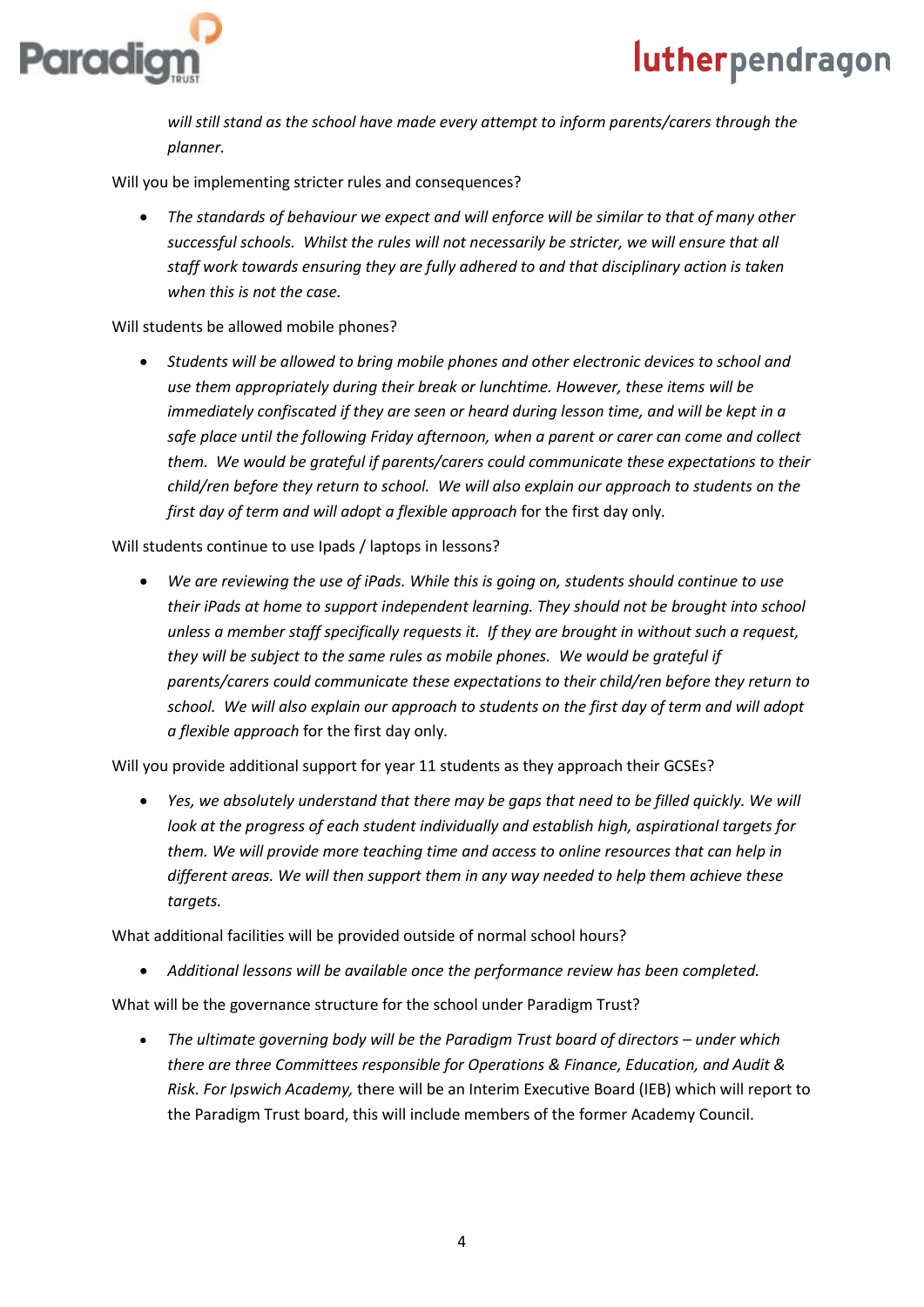



 *We recognise both the need and desirability of ensuring local engagement and working closely with the Suffolk County Council on this.* 

Why is a primary school head teacher coming in to run a secondary school?

- *The issue here is about school improvement, not the age of the students. The leadership team at Paradigm Trust has successfully delivered significant school improvement on three separate occasions in institutions that were in serious weaknesses, causing grave concern or required improvement. This tried-and-tested approach to school improvement ultimately drove the creation of Paradigm Trust and we intend to apply it to Ipswich Academy as well.*
- *The fundamental key characteristics are a relentless focus – day in and day out – on the quality of the teaching, leadership and management. Paradigm Trust has demonstrated time and again high levels of performance in all these areas.*

Does Paradigm Trust have any experience in working with secondary schools?

 *Yes. The Paradigm Trust leadership team has previous experience of working in secondary education and we will also be drawing on expertise from within our strategic partnerships and network. We will also aim to develop local partnerships with strong education providers in Suffolk who will be able to provide us with further expertise as required.*

What is Paradigm Trust?

- *The leadership team behind Paradigm Trust has worked together since 2003. Amanda Phillips became head teacher of Old Ford Primary Academy (OFPA) in 2003 and Executive head teacher of Culloden Primary Academy (CPA) in 2006. OFPA was in serious weaknesses, having been previously in and out of special measures, and CPA was "causing grave concern" at the time. By 2008 OFPA was judged by OFSTED to be outstanding and in 2015 CPA was judged by OFSTED to be outstanding.*
- *The leadership team's tried-and-tested approach to school improvement ultimately drove the creation of Paradigm Trust. Two of the three current schools have been judged "outstanding" by OFSTED.*
- *Paradigm Trust was formed as a Multi Academy Trust, in September 2013, when the two founding schools, OFPA and CPA, converted to Academy status.*
- *More recently, In February 2014, OFSTED reported that CET Primary School Tower Hamlets required improvement and the DfE agreed that the school should be transferred to Paradigm Trust. In September 2014, Paradigm Trust became the sponsor of what is now Solebay Primary Academy (SPA)– and an external review carried out by retired HMIs has now judged the school to be good with outstanding features in the quality of leadership in and management of the school.*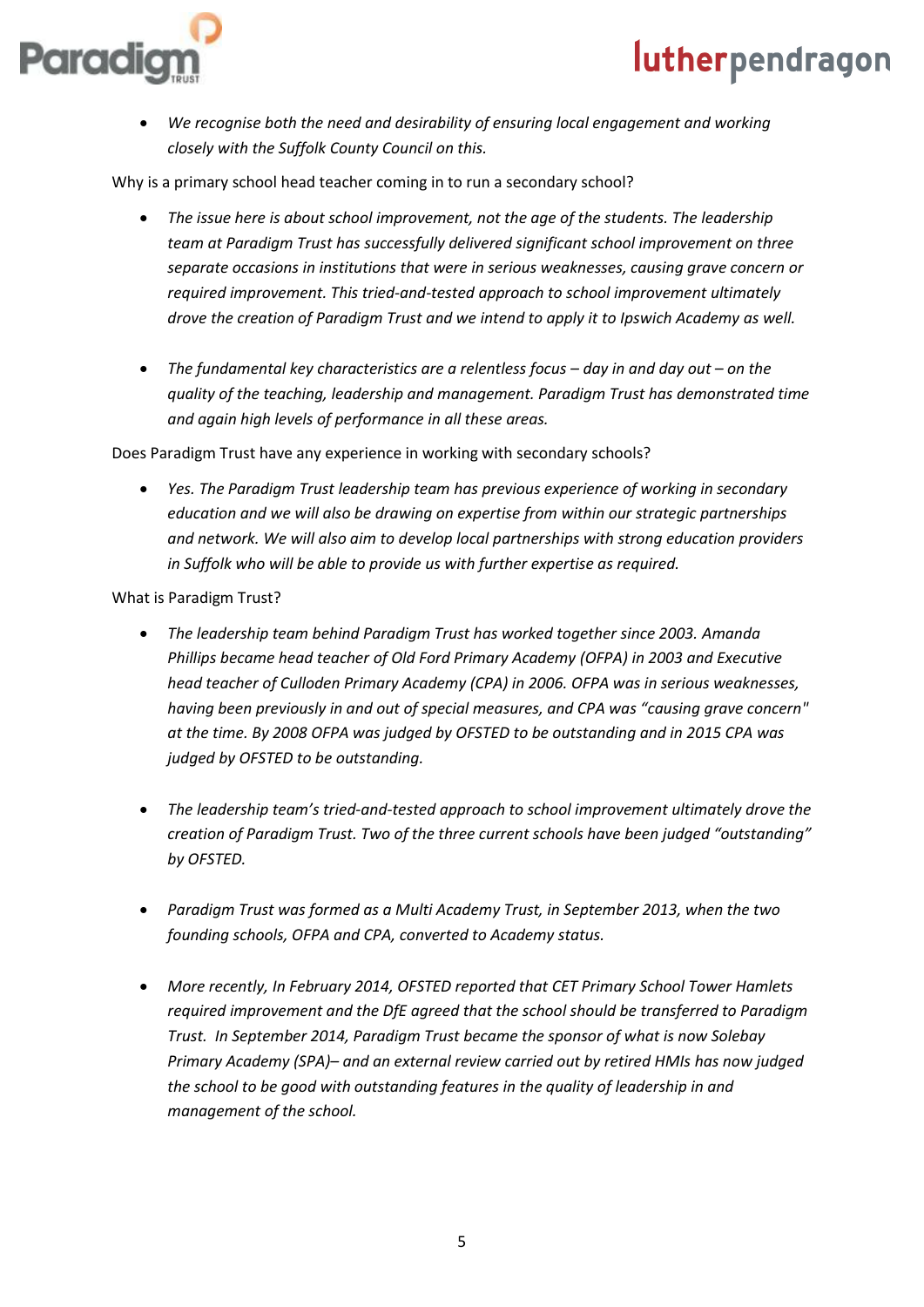

- *Our schools offer a curriculum to enrich students' lives and develop their self-esteem through:*
	- *- using best practice in teaching and learning,*
	- *- being guided by a clear sense of purpose and direction,*
	- *- strong and effective leadership, high expectations and a relentless pursuit for excellence where only the best will do,*
	- *- valuing and developing the skills of all staff, and*
	- *- developing strong family and community partnerships*

#### Who will be the principal?

 *Our Executive Principal is Amanda Phillips CBE, and she will lead the school improvement programme at Ipswich Academy and serve as principal of the academy. Her work as a National Leader of Education brings her into contact with a range of educational settings and organisations across the country. Her dedication, focus and success have resulted in securing a glowing reputation for Paradigm Trust's schools, both nationally and internationally.*

#### Why was Ipswich Academy transferred to Paradigm Trust?

- *In January 2015, OFSTED reported that Ipswich Academy required special measures. OFSTED considered that the school's students were not achieving highly enough and that their literacy skills were weak. It also said that disabled students were "poorly supported", teachers did not all have the "necessary skills" to effectively teach and students' attitude to learning was "inadequate" and "slowing" their progress.*
- *Paradigm Trust was asked by the DfE to take on the role of sponsor for Ipswich Academy as a result of our strong track record of working with schools where significant improvement is required. Ipswich Academy was transferred to Paradigm Trust from 1st September.*

Has Paradigm Trust bought the school?

*No. Ipswich Academy became part of Paradigm Trust from 1st September.*

How would you describe the issues faced by Ipswich Academy?

 *The OFSTED inspection identified a number of areas where it felt the school was failing and its report gives detail on areas that require immediate improvement.* 

What will happen to Ipswich Academy staff? OFSTED said that they do not have the necessary skills to effectively teach – will they lose their jobs?

 *Improving standards at Ipswich Academy is clearly the most immediate priority. We believe that the quality of the teaching has a direct impact on learning. Our first step will be to conduct a review of teaching and learning from the first week of school (starting on 7th September). Over the weekend of the 12th/13th September we will analyse the results so that by 14th September we will be in a strong position to decide what needs to improve and how quickly.* 

Will class sizes in the school change?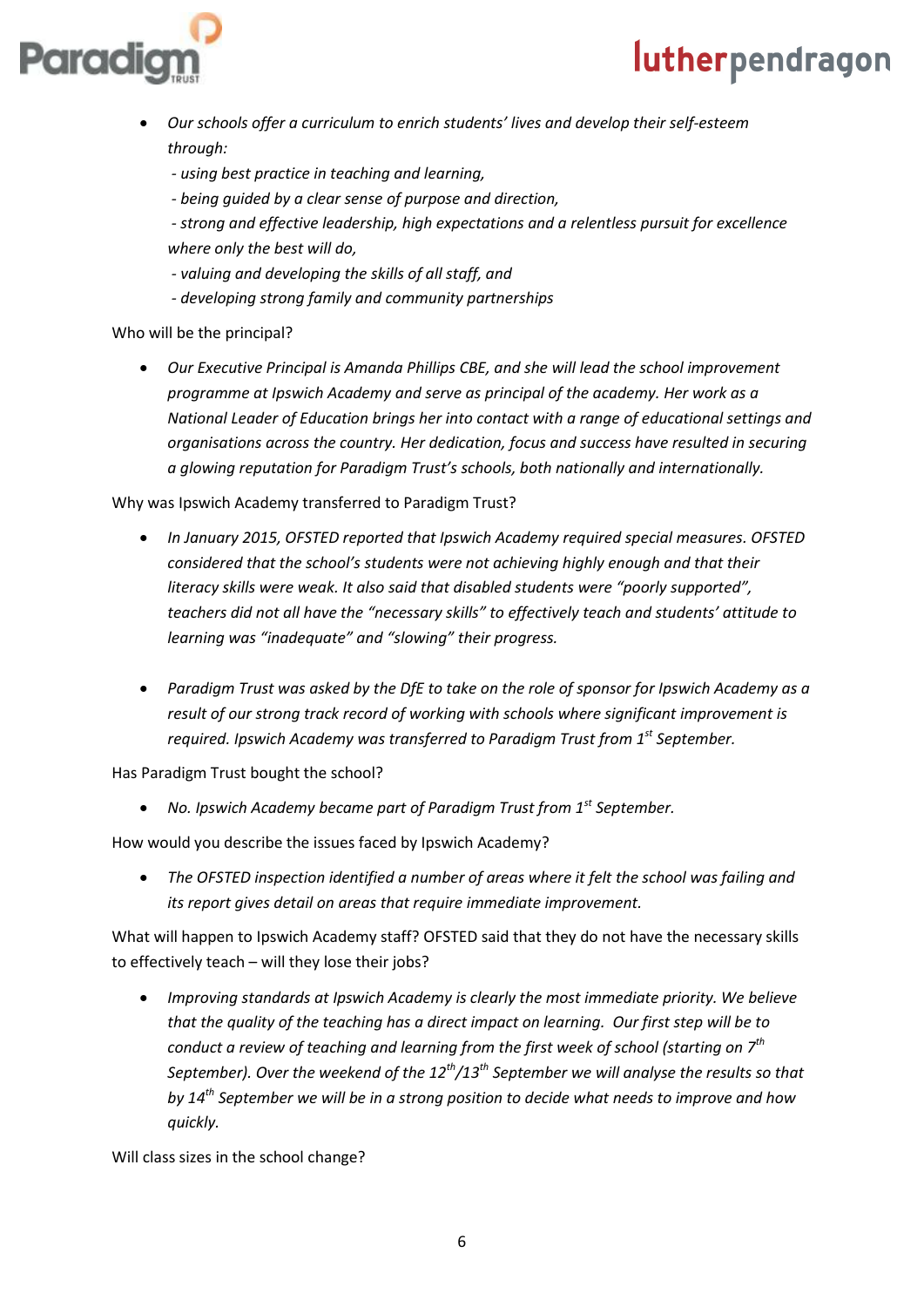# aradi

## lutherpendragon

 W*e will review the way that the school operates but will only make changes to anything that we assess is not working well in its current form.*

Will there continue to be a large number of supply teachers working in the school? How will you ensure the quality of their teaching?

 *One of our main objectives is that the school is staffed in a way that allows us to deliver the outstanding education that we believe every child deserves. We will employ a range of strategies and are confident that we have the resources necessary to ensure that excellent staff work at Ipswich Academy. Meanwhile, the executive team at Paradigm Trust has met with agencies that provide supply teachers in Ipswich and made our expectations very clear to ensure that every student receives consistently high quality teaching.* 

How will you attract good quality teachers to the school?

 *One of our main objectives is that the school is staffed in a way that allows us to deliver the outstanding education that we believe every child deserves. We will employ a range of strategies and are confident that we have the resources necessary to ensure that excellent teachers work at Ipswich Academy. Paradigm Trust has strict standards that all teachers must adhere to, and this will ensure a consistently high quality of teaching across the school.* 

Will you change the name of the school?

*No, we will not change the name of the school.*

Will the work currently being done around careers and aspiration continue?

 W*e will review the way that the school operates but will only make changes to anything that we assess is not working well in its current form*

Will existing extracurricular tutorials and enrichment activities continue?

 *Students and students at all of Paradigm Trust's schools can take part in enrichment activities before and after the school day, and sometimes even at weekends and during school holidays. We are committed to putting in the extra hours to do what it takes to ensure every child reaches the right standards and grades.* 

Will you change the admission criteria?

 *Paradigm Trust is fully committed to a fair and transparent admissions policy. We shall review the current arrangements.*

How can you understand the problems around disruptive behaviour faced at this school when you are not from the local area?

 *We have experience of dealing with very disruptive behaviour at our other schools when we first started to work at them, and we will apply this experience to resolve any behaviour issues at Ipswich Academy.* 

The transition from room to room for different classes is causing children to be unsettled during lessons. What will you do to alleviate this?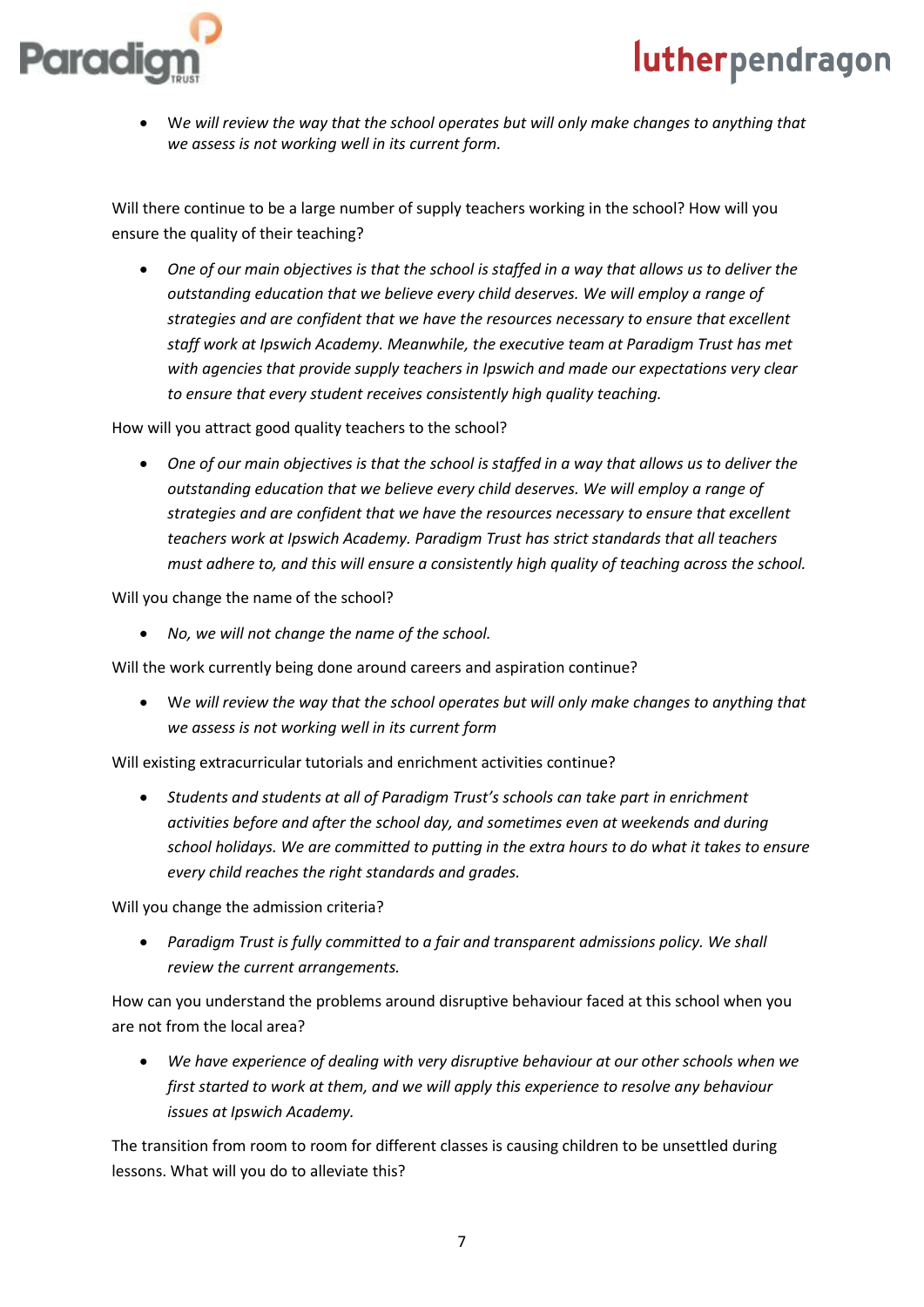

 *We have not witnessed unsettled behaviour as a result of these transitions. However, we will undertake a review of all aspects of the school and implement any necessary changes to ensure that every student receives the outstanding education that they deserve.*

Will you be expanding the intake in future?

*As the school improves we would expect to see expansion in the future.*

One of OFSTED's criticisms of the school was that a section of students "persistently" truanted. What will you do to solve this?

- *We have clear procedures in cases of persistent / repeated absence from school and believe in immediate intervention with students and their families should incidents occur.*
- *We believe that, not only is it unacceptable for a child to miss a lesson unnecessarily, it is also not safe for them to be outside the school environment unsupervised in the day time.*

OFSTED said that disabled students at the school are "poorly supported". What measures will you introduce to improve this?

 *We shall identify all students who should be supported through the Disability Discrimination Act and ensure individualised action plans are drawn up to meet their needs. Central to this is the family who knows their child best.*

Why are you taking over this school? What's in it for you?

- *We were asked by the DfE to take on the role of sponsor for Ipswich Academy as a result of our strong track record of working with schools where significant improvement is required.*
- *Paradigm Trust aims to exemplify excellent educational practice. We believe that every child is entitled to an outstanding education, with equal access to knowledge, skills, opportunities, aspirations, life chances and dignity. If we can help to do this by taking control of a school that is struggling, then that is core to our philosophy.*

What effect do you think this will have on student numbers at the school?

 *We understand that change is unsettling, and there have been a number of changes at Ipswich Academy over the years. However, we hope that our strong track record of bringing excellent standards to our existing schools, will mean that parents/carers will want their children to be students at the school.* 

How do you expect parents/carers to react to you taking over the running of the school?

 *We understand that change can be unsettling and that parents/carers will have questions for us. We will seek to reassure them every step of the way, and believe that any changes we introduce will have a positive impact on students at the school, who will become more confident and engaged in their learning.* 

How confident are you that you will deliver improvements to the school?